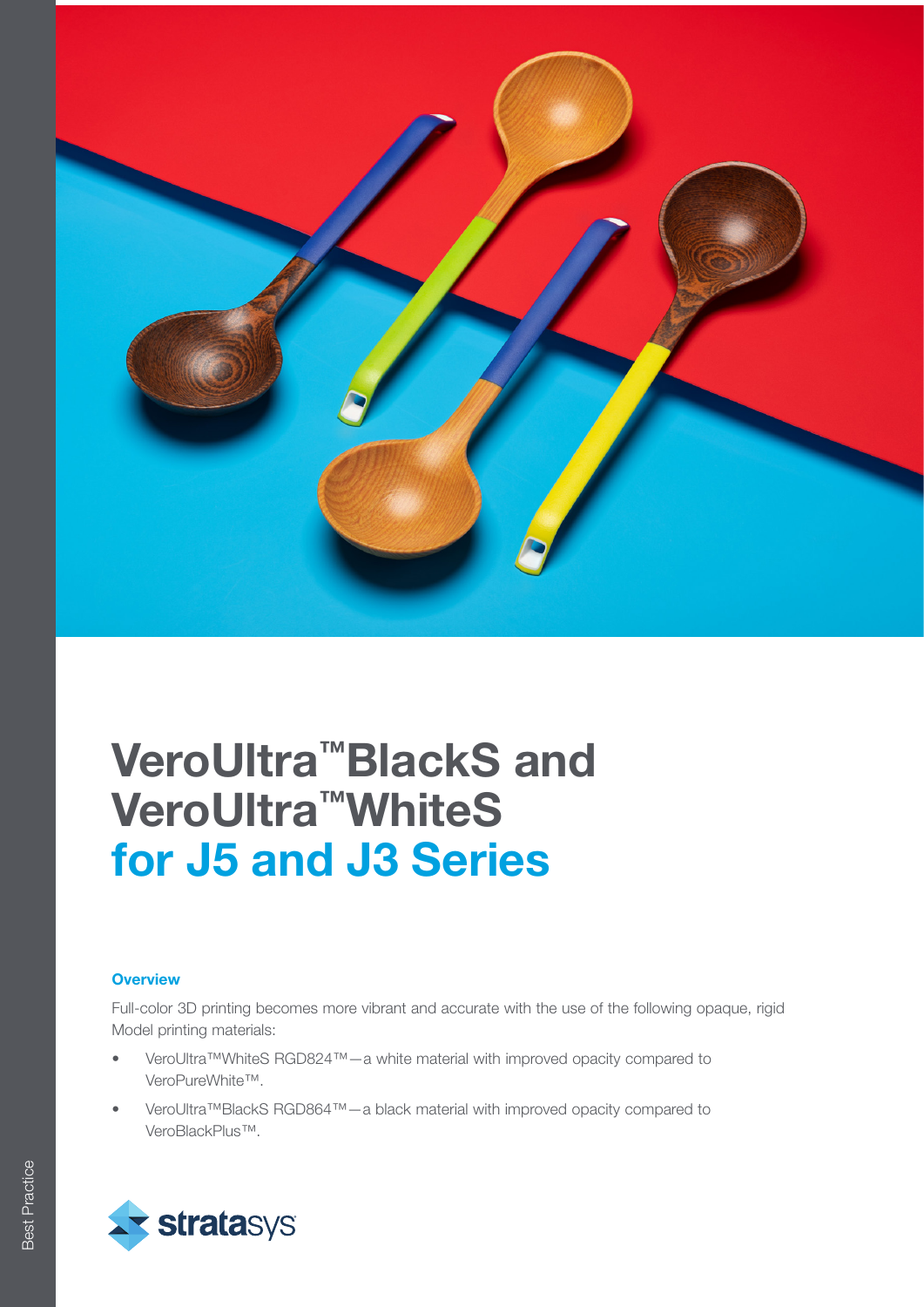# VeroUltra™BlackS and VeroUltra™WhiteS for J5 and J3 Series

This document describes recommendations and tips for achieving optimum quality and color accuracy when printing parts with these materials.

- A. Supported Printers
- B. Preparing Parts
- C. Preparing for Printing
- D. Part Quality



Figure 1: Thin label with text printed in full color on J55—blurred with Vero materials (left); sharp and realistic with VeroUltra opaque materials (right)



Figure 2: Material opacity—partially translucent with Vero materials (left); fully opaque with VeroUltra opaque materials (right)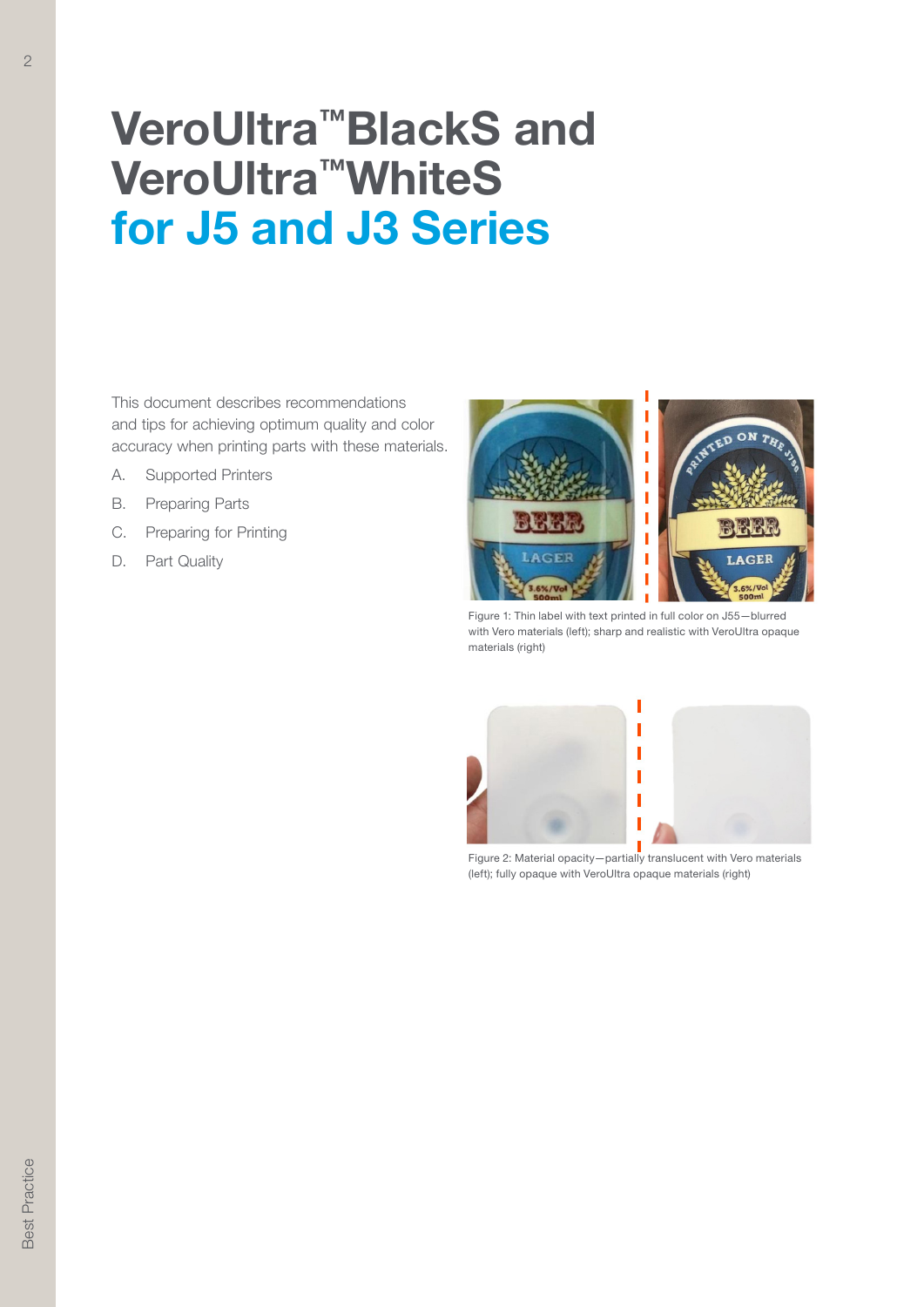# Recommendations and Tips

### A. Supported Printers

| <b>System</b>           | <b>Support Material</b> |
|-------------------------|-------------------------|
| $J55$ <sub>TM</sub>     | SUP710™                 |
| J55™ Prime              |                         |
| J5 DentaJet™            |                         |
| $J35$ <sup>TM</sup> Pro |                         |

### B. Preparing Parts

For consistent color and best color accuracy:

- If you are printing with VeroUltraBlackS, prefer a surface thickness of at least 2 millimeters (1 mmm core, and 0.5 mm texture layer).
- If you are not printing with VeroUltraBlackS, surface thickness should be at least 3 millimeters (1mm core, and 1 mm texture layer).

This is especially important when printing overlapping areas.



Figure 3: 2 mm thickness left); 3 mm thickness (right)